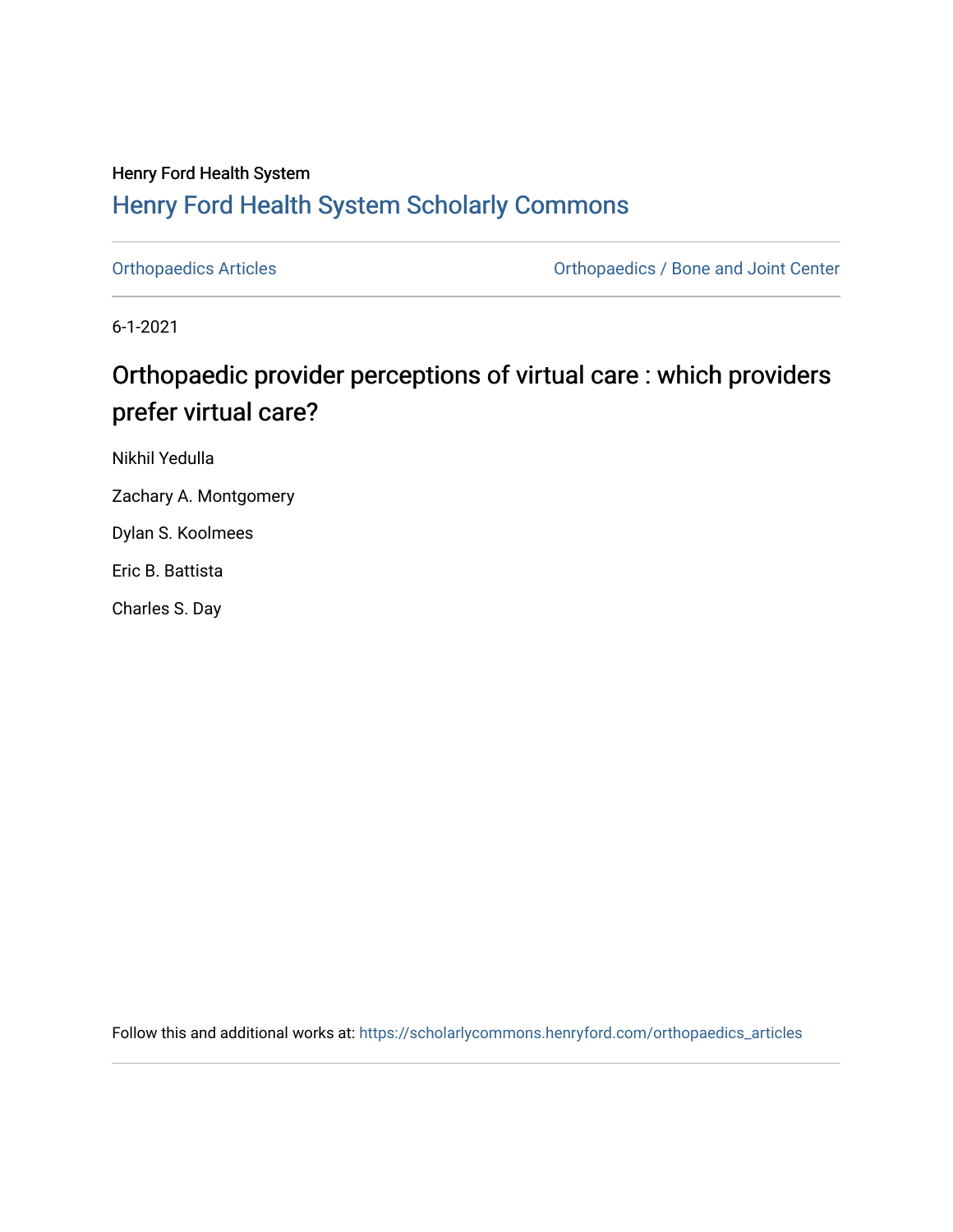



**C. S. Day**

*From Henry Ford Health System, Detroit,* 

*Michigan, USA*

### **GENERAL ORTHOPAEDICS**

# **Orthopaedic provider perceptions of virtual care**

WHICH PROVIDERS PREFER VIRTUAL CARE?

#### **N. R. Yedulla, Z. A. Montgomery, D. S. Koolmees, E. B. Battista,**

**Aims**

**The purpose of our study was to determine which groups of orthopaedic providers favour virtual care, and analyze overall orthopaedic provider perceptions of virtual care. We hypothesize that providers with less clinical experience will favour virtual care, and that orthopaedic providers overall will show increased preference for virtual care during the COVID-19 pandemic and decreased preference during non-pandemic circumstances.**

#### **Methods**

**An orthopaedic research consortium at an academic medical system developed a survey examining provider perspectives regarding orthopaedic virtual care. Survey items were scored on a 1 to 5 Likert scale (1 = "strongly disagree", 5 = "strongly agree") and compared using nonparametric Mann-Whitney U test.**

#### **Results**

**Providers with less experience were more likely to recommend virtual care for follow-up visits (3.61 on the Likert scale (SD 0.95) vs 2.90 (SD 1.23); p = 0.006) and feel that virtual care was essential to patient wellbeing (3.98 (SD 0.95) vs 3.00 (SD 1.16); p < 0.001) during the pandemic. Less experienced providers also viewed virtual visits as providing a similar level of care as in-person visits (2.41 (SD 1.02) vs 1.76 (SD 0.87); p = 0.006) and more time-efficient than in-person visits (3.07 (SD 1.19) vs 2.34 (SD 1.14); p = 0.012) in non-pandemic circumstances. During the pandemic, most providers viewed virtual care as effective in providing essential care (83.6%, n = 51) and wanted to schedule patients for virtual care follow-up (82.2%, n = 50); only 10.9% (n = 8) of providers preferred virtual visits in non-pandemic circumstances.**

### **Conclusion**

**Orthopaedic providers with less clinical experience seem to favourably view virtual care both during the pandemic and under non-pandemic circumstances. Providers in general appear to view virtual care positively during the pandemic but are less accommodating towards it in non-pandemic circumstances.**

**Cite this article:** *Bone Jt Open* **2021;2-6:405–410.**

**Keywords:** Virtual care, Telemedicine, COVID-19

### **Introduction**

Widespread access to online technology has enabled virtual care, otherwise known as telemedicine, to emerge as a patient care modality that overcomes both geographical and scheduling barriers.<sup>1,2</sup> Virtual care has thereby become an innovative avenue for providing high-quality, accessible care to patients.[3,4](#page-6-1) The COVID-19 pandemic has placed numerous restrictions on in-person healthcare services, which has made virtual care even more pertinent.<sup>5-7</sup> In an effort to optimize the efficiency and safety of healthcare facilities during the pandemic, several practices have transitioned to virtual platforms[.8-10](#page-6-3) Orthopaedic virtual care was used extensively during the pandemic. However, the perceived effectiveness of the virtual care differed for those with more experience versus those with less experience.

Previous studies demonstrate that orthopaedic providers show satisfaction with

Correspondence should be sent to Charles S. Day; email: [cday9@hfhs.org](mailto:cday9@hfhs.org)

doi: 10.1302/2633-1462.26.BJO-2020-0198.R1

*Bone Jt Open* 2021;2-6:405–410.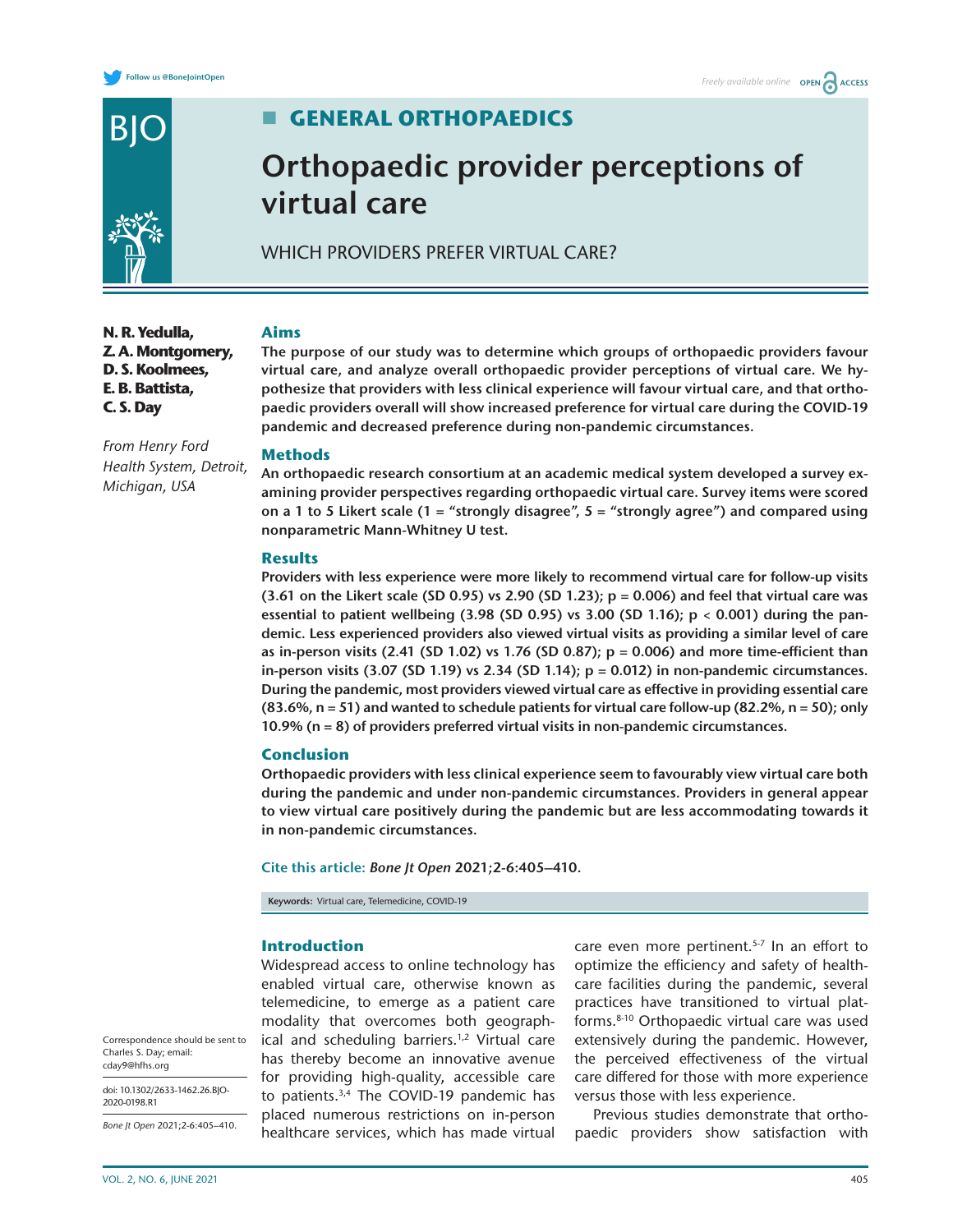virtual care and that they also can benefit from the time efficiency of virtual visits.<sup>11,12</sup> Initial research into orthopaedic provider preferences for virtual care during the COVID-19 pandemic also shows provider satisfaction with virtual visits.<sup>13,14</sup> However, minimal literature exists regarding which groups of orthopaedic providers prefer virtual care both during the pandemic and under nonpandemic circumstances. Previous studies in general medicine suggest that physicians who are self-sufficient and innovative tend to have higher preferences for virtual care, and that physicians who contribute to developing virtual care programs show higher use of such visits.<sup>15-18</sup> Due to lack of comparability between general medicine and orthopaedic clinical practices, it remains unclear if these sentiments are shared by a large group of orthopaedic physicians. Therefore, it is relevant to investigate which specific factors contribute to orthopaedic provider preferences for virtual care. In response to the COVID-19 pandemic, leaders within orthopaedics have suggested increased use of virtual visits in the future as a solution to in-person restrictions.<sup>8,19</sup> In order for such administrative initiatives to be successful, it is important to better understand which groups of orthopaedic providers favour virtual care so as to ensure physician satisfaction and effective patient care.

The purpose of our study was to identify which groups of orthopaedic providers prefer virtual care, in addition to assessing overall orthopaedic provider perceptions of virtual care during both the COVID-19 pandemic and non-pandemic circumstances. Our primary hypothesis is that orthopaedic providers with less clinical experience will increasingly favour virtual care over those with more clinical experience. This hypothesis is based on the fact that younger generations tend to be more comfortable with more novel technology.<sup>20</sup> Furthermore, we believe that orthopaedic providers will show increased preference for virtual visits during the COVID-19 pandemic and less preference during non-pandemic circumstances. We postulate this would be due to concerns of patient and personal safety in a pandemic setting, but in-person visits in a non-pandemic setting may be preferred due to their familiarity and effectiveness.

#### **Methods**

**Survey development and description.** A survey examining orthopaedic provider perspectives regarding virtual care was developed by a seven-member orthopaedic research consortium, which consisted of orthopaedic providers from various subspecialties at a Midwestern tertiary care and community care academic medical system. This institution comprises two acute tertiary care hospitals, three community care hospitals, and 17 independent clinic sites serving over three million outpatients annually. The developed survey consisted of 12 questions divided into three sections as follows: 1) Provider perceptions of virtual care during the COVID-19 pandemic; 2) Overall provider perceptions of virtual care (During non-pandemic circumstances); and 3) Provider virtual care recommendations based on visit type. The questionnaire included responses rated on a Likert scale from 1 to 5 ("1" = strongly disagree and "5" = strongly agree). Responses of 1 and 2 were viewed as disagreement with the survey item, responses of 3 as neutrality, and responses of 4 and 5 as agreement. The authors considered adopting a variety of previously validated questionnaires for this study.<sup>21,22</sup> However, these previously used validated questionnaire tools were not designed for the specific aims of this study. Therefore, a novel questionnaire was created to make sure to capture the cohort's opinions on virtual care in the setting of the pandemic.

**Description of virtual visit.** At the time of data collection, virtual visits were the only available appointments. Appointments to see orthopaedic providers were scheduled by the patients and office staff via a phone call. Patients scheduled for a video visit were encouraged to set up the MyChart platform through our medical records system.[23](#page-6-9) Virtual care specialists were available for patients who had difficulty accessing the platform. At the scheduled time of visit, both the provider and the patient would enter the virtual visit platform. All video visits were scheduled for 20 minutes.

**Survey administration.** This cross-sectional survey study involved sending questionnaires to all surgeons and nonoperative orthopaedic providers ( $n = 75$ ) in the orthopaedic service line at the aforementioned healthcare system via an email link to Google Forms. The questionnaire was sent to the providers weekly a maximum of three times. The initial email invites were sent from the orthopaedic department chair. Reminder email invites were sent from the orthopaedic department executive vice chair. Once a provider responded to the survey, no further contact was pursued. Data collection took place from 5 May 2020 to 18 May 2020. If a provider submitted multiple survey responses, the most current survey was included in the final results, and all earlier repeat surveys were eliminated from the results. This study received institutional review board approval.

In total, 73/75 queried orthopaedic providers responded to the survey (97% response rate,  $n = 73$ ). The results included 18 nonoperative providers and 55 surgeons. The cohort included providers from five hospitals and 17 clinic sites. The mean years in practice for all physicians within the cohort was 14.8 years (SD 11.71). Complete demographic data for the surveyed cohort can be found in [Table I.](#page-3-0) The virtual visits provided by all 73 orthopaedic providers during this time period included 212 new, 1,074 established, and 144 postoperative patient visits.

**Statistical analysis.** Survey responses are presented as categorical data using counts and percentages. Likert-scale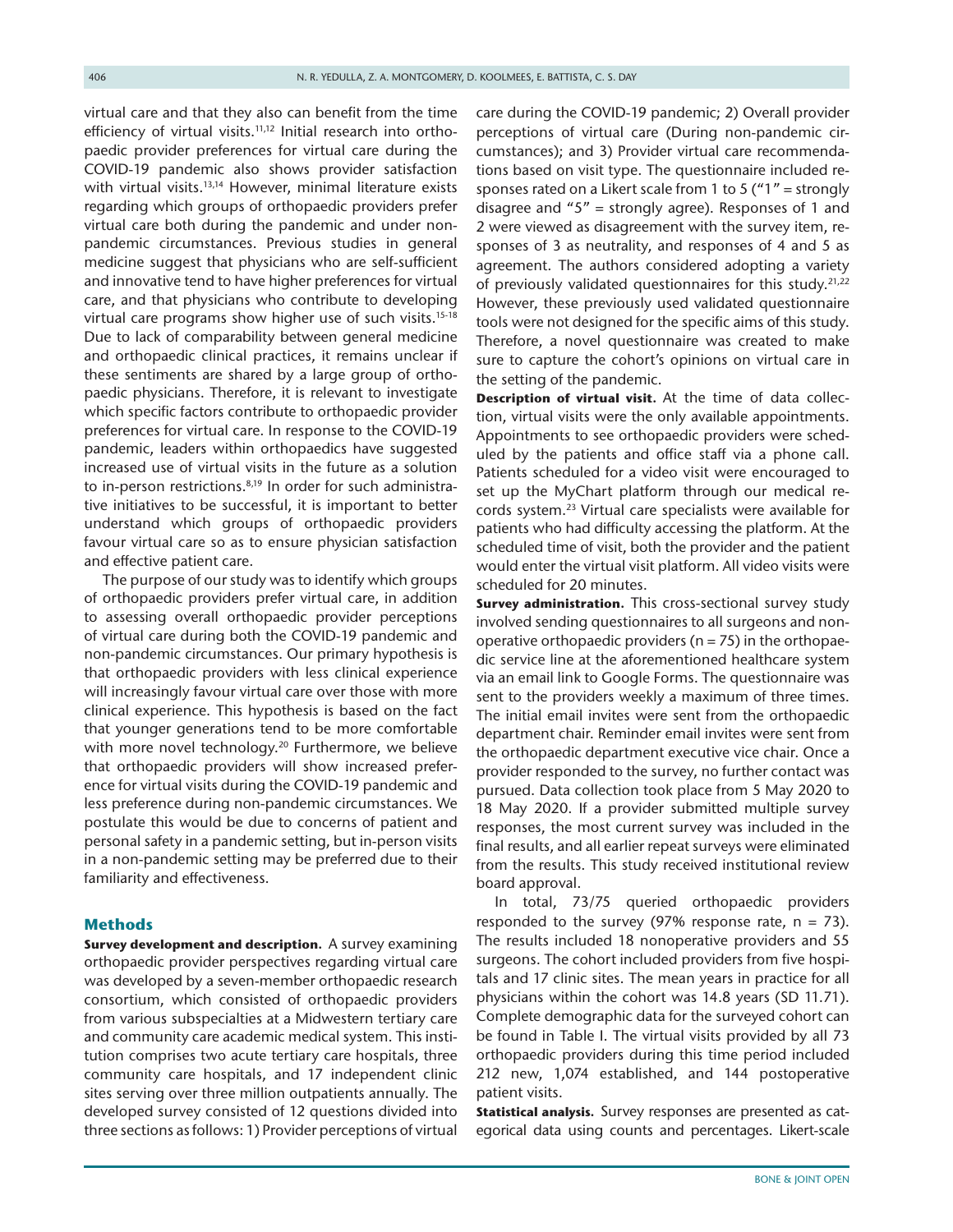<span id="page-3-0"></span>**Table I.** Demographic data for survey respondents.

| Variable                                       | <b>Total</b> |
|------------------------------------------------|--------------|
| Mean yrs in practice (SD)                      | 14.8(11.1)   |
| Yrs in practice, n (%)                         |              |
| 1 to 14                                        | 44 (60.3)    |
| $15+$                                          | 29(39.7)     |
| Commute time, n (%)                            |              |
| $> 30$ mins                                    | 32(43.8)     |
| $<$ 30 mins                                    | 41 (56.2)    |
| Types of orthopaedic providers surveyed, n (%) |              |
| Sports medicine (nonoperative)                 | 14 (19.2)    |
| Foot and ankle (nonoperative)                  | 2(2.7)       |
| Generalist (nonoperative)                      | 1(1.4)       |
| Spine (nonoperative)                           | 1(1.4)       |
| Spine (operative)                              | 5(6.8)       |
| Sports medicine (operative)                    | 8(11.0)      |
| Foot and ankle                                 | 4(5.5)       |
| Generalist                                     | 6(8.2)       |
| Hand and upper limb                            | 9(12.3)      |
| Joint reconstruction                           | 8(11.0)      |
| Oncology                                       | 1(1.4)       |
| Paediatrics                                    | 1(1.4)       |
| Podiatry                                       | 9(12.3)      |
| Trauma                                         | 4(5.5)       |

SD, standard deviation.

data are considered continuous for analysis purposes and were evaluated for normality using histograms, QQ plots, and Shapiro-Wilk tests. No variable met these assumptions so they are described using medians with  $25<sup>th</sup>$  and 75th percentiles and compared between groups using nonparametric Mann-Whitney U tests. Nonparametric Wilcoxon signed-rank tests are also conducted in order to comparatively assess which patients orthopaedic providers view as best suited for virtual care visits, with a Benjamini-Hochberg correction applied to control the false discovery rate. Statistical significance is set at p < 0.05. All analyses are performed using SAS 9.4 (SAS Institute, USA).

#### **Results**

When asked about virtual care perceptions during the pandemic, only 16.4% ( $n = 12$ ) of providers did not feel that virtual care enabled them to provide essential care to their patients and only 17.8% ( $n = 13$ ) of providers did not want to schedule patients for virtual care follow-up visits during the pandemic. Providers at large furthermore felt that virtual care limited their exposure to health risks  $(80.8\%$ ,  $n = 59$ ) and that their experiences with virtual care during the pandemic had made them more likely to recommend future virtual care visits (61.6%,  $n = 45$ ).

When asked about overall perceptions regarding virtual care in non-pandemic circumstances, only 10.9%  $(n = 8)$  of providers preferred virtual visits over in-person visits, with 67.1% ( $n = 48$ ) of providers disagreeing that virtual care provided the same level of care as in-person visits. Many providers felt that virtual care did not allow for adequate physical examination (80.9%,  $n = 59$ ) even though they appreciated the ease of virtual care (63%, n = 46). Moreover, provider responses regarding the timeefficiency of virtual care were mixed.

The majority of orthopaedic providers disagree that virtual care visits are ideal for new patient visits (78%,  $n = 57$ ), whereas only a minority of providers viewed virtual care as suboptimal for preoperative established patients (24.6%,  $n = 18$ ). Furthermore, only 20.6% (n = 15) of providers felt that postoperative patients should not receive virtual visits. Overall, orthopaedic providers believe that new patients are significantly less suited for virtual visits when compared to postoperative patients (mean 1.85 on the Likert scale (SD 0.94) vs 3.11 (SD 0.91); p < 0.001, Wilcoxon signed-rank test) and preoperative established patients (mean 1.85 (SD 0.94) vs 3.22 (SD 1.15); p < 0.001, Wilcoxon signed-rank test) respectively.

When comparing the responses of less experienced providers (one to 14 years) and more experienced providers (15+ years) to questions regarding virtual care during the pandemic, significant differences were found for all four questions [\(Figure 1\)](#page-4-0). Less experienced providers agreed that follow-up care should be in the form of a virtual care visit when compared to more experienced providers (mean 3.61 (SD 0.95 vs 2.90 (SD 1.23);  $p = 0.006$ , Mann-Whitney U test), with the less experienced cohort believing that virtual care limited health risks to a greater degree than the more experienced cohort (mean 4.52 (SD 0.73) vs 3.79 (SD 1.26); p = 0.003, Mann-Whitney U test). Furthermore, the less experienced providers generally felt that the virtual care they provided was more essential to patient wellbeing when compared to the more experienced cohort (mean 3.98 (SD 0.95) vs 3.00 (SD 1.16); p < 0.001, Mann-Whitney U test), and also that they were more likely to agree with recommending virtual care after the COVID-19 pandemic (mean 4.11 (SD 1.02) vs 2.90 (SD 1.50); p < 0.001, Mann-Whitney U test).

When asked about overall perceptions regarding virtual care during non-pandemic circumstances, the more experienced and less experienced orthopaedic provider cohorts showed significant differences on four of the five questions [\(Figure 2\)](#page-5-0). More experienced orthopaedic providers generally disagreed with those with less experience that virtual care provided the same level of care as in-person visits (mean 1.76 (SD 0.87) vs 2.41  $(SD 1.02)$ ;  $p = 0.006$ , Mann-Whitney U test) and showed lower preferences for virtual care (mean 1.69 (SD 1.00) vs 2.23 (SD 1.05); p = 0.033, Mann-Whitney U test). Moreover, less experienced providers were significantly more likely to agree with the time-efficiency of virtual care (mean 3.07 (SD 1.19) vs 2.34 (SD 1.14); p = 0.012, Mann-Whitney U test) and believe that the virtual care application was easier to use (mean 4.07 (SD 0.95) vs 3.28 (SD 1.33);  $p = 0.004$ , Mann-Whitney U test). Commute time, number of previous visits, and orthopaedic provider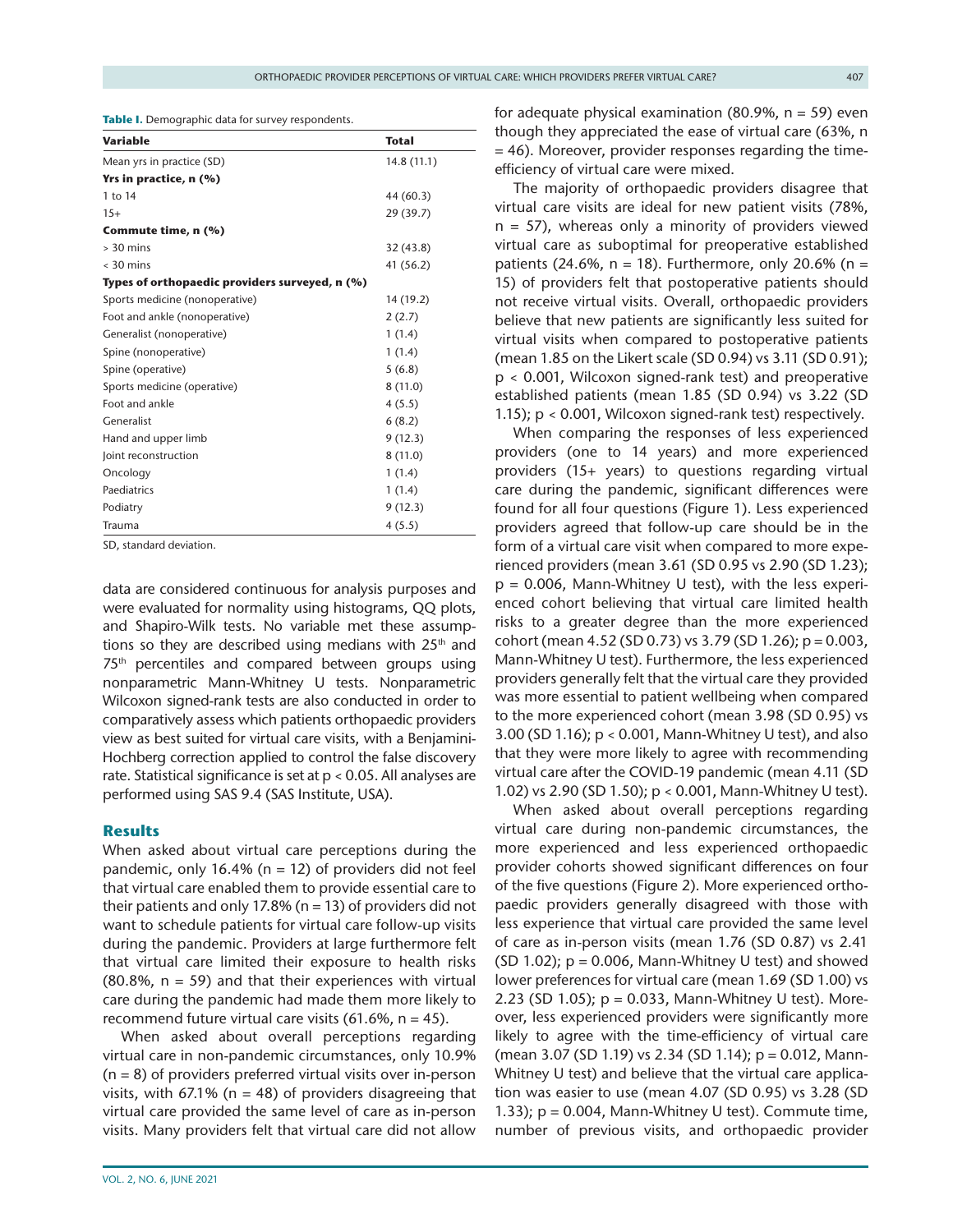

<span id="page-4-0"></span>Orthopaedic provider perceptions of virtual care during the COVID-19 pandemic based on years of experience: Likert scores are scaled from 1 to 5, with 1 representing "Strongly Disagree" and 5 representing "Strongly Agree". Survey responses are represented using box plots, with means being represented by circle and plus-sign characters. Statistical significance (p < 0.05) is indicated by asterisks.

subspecialty had no significant effect on questionnaire responses.

#### **Discussion**

The COVID-19 pandemic has placed an exceptional strain on the ability of orthopaedic providers to continue seeing patients due to limitations imposed on in-person visits.<sup>5-7</sup> A shift to virtual care has resultantly become necessary in order to limit further delays to patient visits.<sup>8</sup> However, there is still minimal understanding of how orthopaedic providers view virtual care according to different demographic criteria. The primary purpose of our study was thus to examine which groups of orthopaedic providers favour virtual care. Additionally, we sought to analyze overall orthopaedic provider perceptions of virtual care during both the pandemic and under general non-pandemic circumstances.

Orthopaedic providers with less clinical experience are shown to favourably view virtual care both during the pandemic and under non-pandemic circumstances. When compared to more experienced counterparts, these providers were more likely to recommend virtual care for follow-up visits. Outside the pandemic, these less experienced providers also viewed virtual visits as providing a similar level of care as, and more time-efficient than, in-person visits. During the pandemic, most providers viewed virtual care as effective in providing essential care. However, only 10.9% ( $n = 8$ ) of providers preferred virtual visits over in-person visits when in non-pandemic circumstances. Thus, providers appear to view virtual care more favourably during the pandemic and are less accommodating towards it in general circumstances. Additionally, orthopaedic providers appear to view virtual care as more suitable for preoperative established and postoperative patient visits.

A similar study surveying 33 orthopaedic providers at an academic medical centre in New York evaluated provider satisfaction with orthopaedic visits occurring over the phone and virtual care during the COVID-19 pandemic.<sup>13</sup> Orthopaedic providers in this study described themselves as "satisfied" with virtual care (average Likert Score of 3.94 out of 5), and furthermore viewed physical examinations as "moderately effective" (average Likert Score of 2.64 out of 5). Orthopaedic providers in our study similarly felt that virtual care provided essential care to the patients' wellbeing (mean Likert Score of 3.59 out of 5 (SD 1.14)). However, providers in our study disagreed with the ability of virtual care to provide adequate physical examination (average Likert Score of 1.74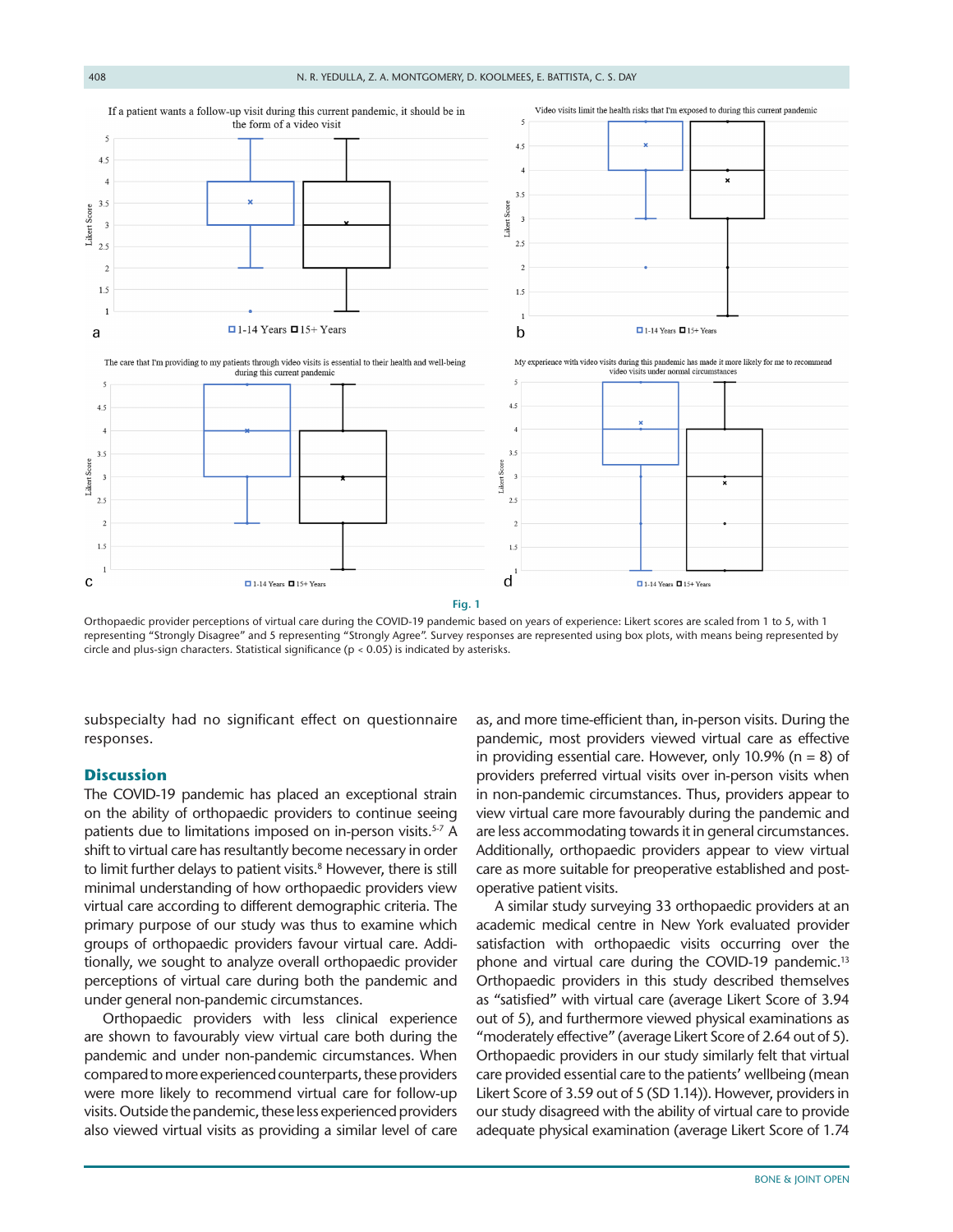

<span id="page-5-0"></span>Orthopaedic provider perceptions of virtual care during non-pandemic circumstances based on years of experience: Likert scores are scaled from 1 to 5, with 1 representing "Strongly Disagree" and 5 representing "Strongly Agree". Survey responses are represented using box plots, with means being represented by circle and plus-sign characters. Statistical significance (p < 0.05) is indicated by asterisks.

our of 5 (SD 0.93)). These differences regarding perceptions of virtual physical examination may be attributed to differences in sample size, as our study surveyed 73 orthopaedic providers, while the New York study included only 33 providers. The increased statistical power of our study thus builds on the findings of the New York study and may provide more generalizable findings. Furthermore, our study includes specific items related to provider perceptions of virtual care in non-pandemic circumstances and assesses provider responses according to demographic criteria.

Another study at a private academic orthopaedic practice in Philadelphia evaluated orthopaedic hand and upper limb physicians' attitudes regarding phone and virtual care during the COVID-19 pandemic.<sup>14</sup> Each provider filled out a survey after a phone or virtual patient encounter, with a total of 302 surveys completed. It is unclear from the study how many providers submitted surveys. Providers in the study felt that virtual care was suitable for 53% of postoperative visits but only 40% of new patient visits, which is similar to how providers in our study felt. Furthermore, providers in the Philadelphia study felt that they were able to make a definitive diagnosis with telehealth physical examination for 87% of postoperative patient visits and 77% of new patient visits. In our study however, 80.9% (n = 59) of providers felt that virtual care was inadequate for physical examination. Differences between the studies regarding the effectiveness of virtual physical examination may be due to differences in the providers surveyed, as our study included providers

across numerous orthopaedic sub-specialties while the Philadelphia study only included hand and upper limb providers. It is therefore plausible to suggest that even though hand and upper limb providers find virtual physical examination useful, other orthopaedic practitioners may not be as satisfied. Regardless, our study expands on this Philadelphia study in a significant manner by assessing provider perspectives of virtual care across the entire orthopaedic clinical spectrum instead of in just one sub-specialty.

One of the limitations of this study is that it was performed at a single healthcare system. This could introduce bias due to the fact that only physicians from a single geographical area were surveyed. However, this healthcare systems includes two acute care hospitals, three community care hospitals, and 17 independent clinical sites that serve over three million outpatients annually, thus making the results of this investigation more generalizable than other singleinstitution studies with limited patient diversity. Secondly, the survey was created by the authors, which can present with limitations to external validity when compared to other more widely used questionnaires. However, the survey was developed in conjunction with seven different orthopaedic surgeons, who critiqued and edited each aspect of the survey. Lastly, this study included providers with different levels of pre-existing experience with virtual care. Such previous virtual care experience can be a confounding variable that may affect the responses of surveyed providers. However, this is the first study that investigates which groups